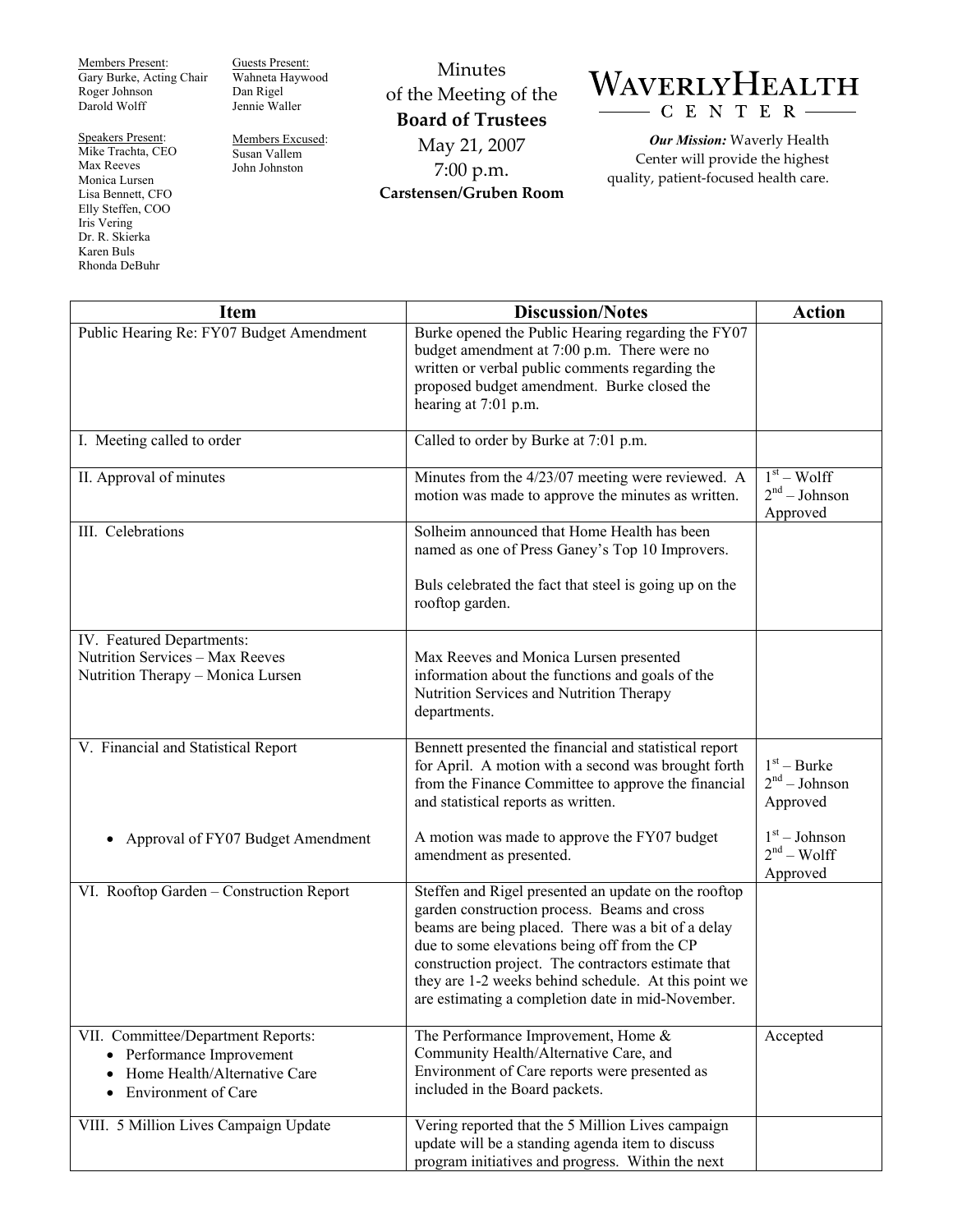|                                                                                                                                                                                                                                                                                                                                                                                                                                          | few months she will be presenting information on                                                                                                                                                                                                                                                                                                                                                                                                                     |                                             |
|------------------------------------------------------------------------------------------------------------------------------------------------------------------------------------------------------------------------------------------------------------------------------------------------------------------------------------------------------------------------------------------------------------------------------------------|----------------------------------------------------------------------------------------------------------------------------------------------------------------------------------------------------------------------------------------------------------------------------------------------------------------------------------------------------------------------------------------------------------------------------------------------------------------------|---------------------------------------------|
| IX C.E.O.'s Report                                                                                                                                                                                                                                                                                                                                                                                                                       | our Surgical Infection Prevention (SIP) program.<br>Trachta reported that we had a General Surgeon<br>candidate here for an interview on Friday, and we<br>will have another candidate here to interview<br>tomorrow.                                                                                                                                                                                                                                                |                                             |
|                                                                                                                                                                                                                                                                                                                                                                                                                                          | Trachta announced that he is continuing to work on<br>specialty services including dialysis, cardiology and<br>orthopedics.                                                                                                                                                                                                                                                                                                                                          |                                             |
|                                                                                                                                                                                                                                                                                                                                                                                                                                          | Trachta reported that we have completed IT vendor<br>demonstrations and site visits, and will be selecting<br>an enterprise vendor. This vendor proposal will be<br>brought to the Board for final approval next month.                                                                                                                                                                                                                                              |                                             |
|                                                                                                                                                                                                                                                                                                                                                                                                                                          | Trachta reported that he and Vallem met with Cedar<br>Valley Friends of the Family to discuss possible<br>affiliation. He stated that Gaylen Hassman, the<br>hospital attorney, is currently researching how to<br>legally structure an affiliation (28E) agreement.                                                                                                                                                                                                 |                                             |
| X. Medical Staff Report                                                                                                                                                                                                                                                                                                                                                                                                                  | No report.                                                                                                                                                                                                                                                                                                                                                                                                                                                           |                                             |
| XI. Service Excellence Update - Karen Buls &<br>Rhonda DeBuhr                                                                                                                                                                                                                                                                                                                                                                            | DeBuhr reported on the different Service Excellence<br>OASIS teams, and some of the projects that are<br>being implemented.                                                                                                                                                                                                                                                                                                                                          |                                             |
| XII. Old Business<br>South Parking Lot Construction Bids                                                                                                                                                                                                                                                                                                                                                                                 | Trachta reported that bids for the south parking lot<br>construction came in higher than anticipated. The<br>low bid was \$140,000 from Rainbow Construction, a<br>local company. A motion was made to accept the<br>bid as presented with payment authorized from<br>Board designated funds.                                                                                                                                                                        | $1st - Johnson$<br>$2nd - Wolf$<br>Approved |
| XIII. New Business<br>• New Appointments Medical Staff:<br>Adam Brooks, M.D. - Active, Family<br>Practice, Covenant Clinic Waverly<br>Jinok Chung, D.O. - Courtesy, ER,<br>٠<br>EPA<br>Cheryl Giles, M.D. - Courtesy, ER,<br>п<br>EPA<br>Thomas Leavenworth, M.D. -<br>٠<br>Courtesy, ER, EPA<br>Tricia Thompson, ARNP - Ancillary,<br>п<br>Dermatology, Dermatology Associates<br>Provisional to Regular Status on Medical<br>$\bullet$ | Vering presented the new appointments to the<br>Medical Staff, continuation of provisional status, and<br>provisional to regular appointment on the Medical<br>Staff as listed at left. The files have been reviewed<br>by the Executive Committee of the Medical Staff.<br>The Executive Committee recommends approval. A<br>motion was made to approve the items as<br>individually considered and recommended by the<br>Executive Committee of the Medical Staff. | $1st - Wolf$<br>$2nd - Johnson$<br>Approved |
| Staff:<br>Joginder Singh, M.D. - Courtesy,<br>٠<br>Oncology/Hematology, CVMS                                                                                                                                                                                                                                                                                                                                                             |                                                                                                                                                                                                                                                                                                                                                                                                                                                                      |                                             |
| Continuation of Provisional Status on<br>$\bullet$<br>Medical Staff:<br>Paul Burgett, M.D. - Consulting,<br>٠<br>General Surgery, CVMS<br>Robert Cak, M.D. - Consulting,<br>п<br>General Surgery, CVMS<br>Steven Davis, M.D. - Consulting,<br>п<br>General Surgery, CVMS<br>Brian Gerrelts, M.D. - Consulting,<br>п                                                                                                                      |                                                                                                                                                                                                                                                                                                                                                                                                                                                                      |                                             |